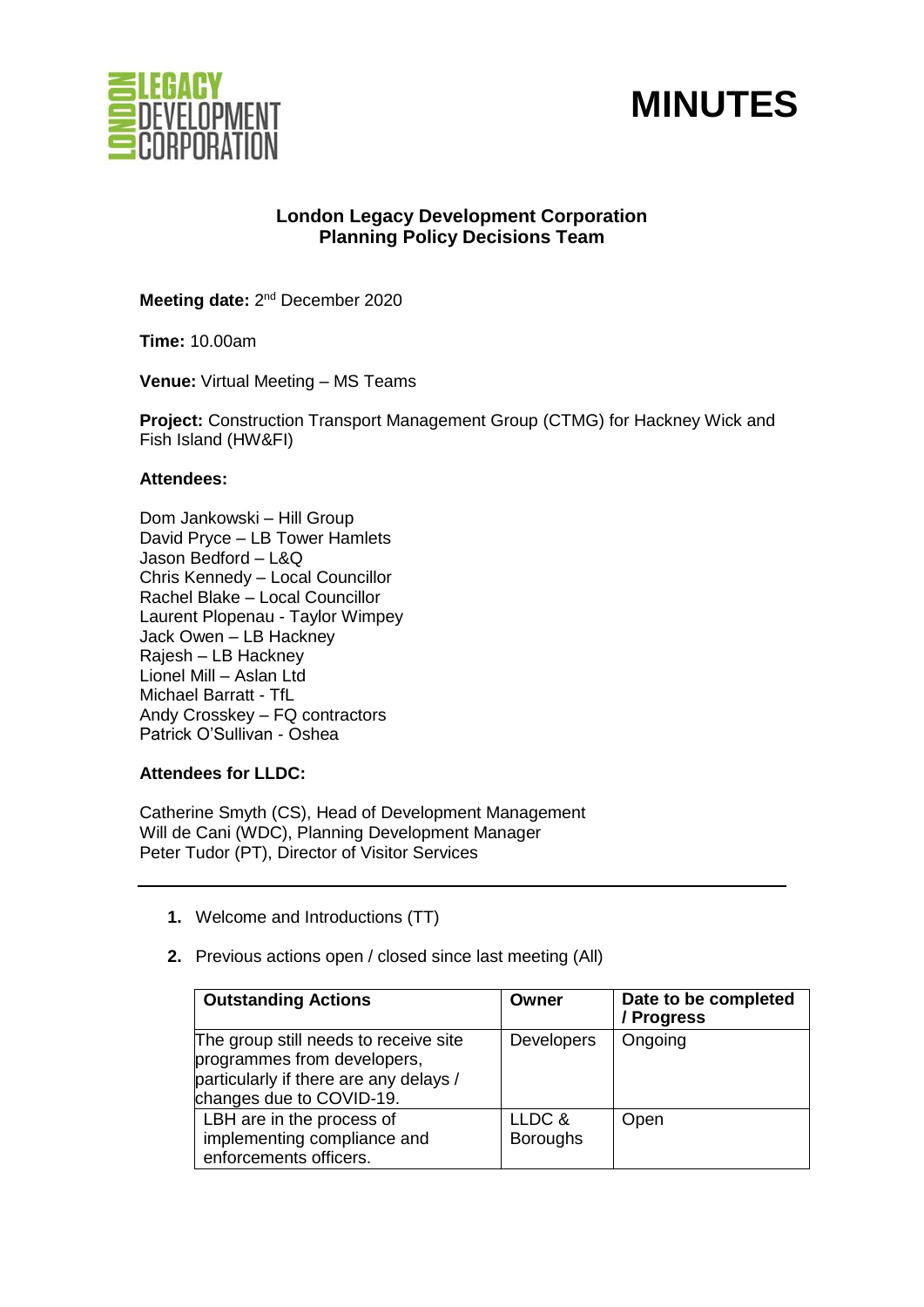| BF confirmed LBH advertised for<br>compliance officer role in<br>September. BF also confirmed<br>enforcement officer role has been<br>delayed due to COVID-19<br>requirements. |             |        |
|--------------------------------------------------------------------------------------------------------------------------------------------------------------------------------|-------------|--------|
| TT confirmed the Road Safety Study<br>(RSS) was issued to LLDC by the<br>consultant by in September.                                                                           | <b>LLDC</b> | Closed |

- *Rajesh introduced Jack Owen (JO) as compliance officer recently appointed by LB Hackney*
- *CS queried whether JO's remit is able to crossover into LBTh and JO confirmed he could revert. JO has since followed up with LLDC and confirmed his remit will just apply to LBH areas.*
- **3.** Discussion on development sites (All)

## *Telford Homes – Wallis Road*

- *SP confirmed Block A is expected to be handed over in January 2021*
- *SP confirmed Telford Homes are liaising with LBH regarding handover to ensure s278 works are completed.*
- *LBH have confirmed they will start the s278 works in early 2021*
- *LBH have confirmed two street lighting columns will be installed adjacent to Block A and working with Telford Homes to align with handover schedule.*
- *SP confirmed the site access from Wallis Road immediately north of HW Station is still the main access point serving the site.*
- *SP confirmed Telford's would be closing for Christmas break on 24th December and would have 24hr site security present over the Christmas break*

## *Canbury Construction – Wallis Road & Berkshire Road*

• *The group noted no representative attended from Canbury Construction in relation to their site and WDC confirmed he would get an update via email and circulate to the group after the meeting which would be open to comments and questions. At the time of producing the minutes, no update had been sent to LLDC.*

## *L&Q – Bream Street*

- *JB confirmed the majority of the external works on site are now complete, Block along with S278 works which are currently being finalised*
- *JB confirmed the final phase of snagging works are now underway in relation to Block F*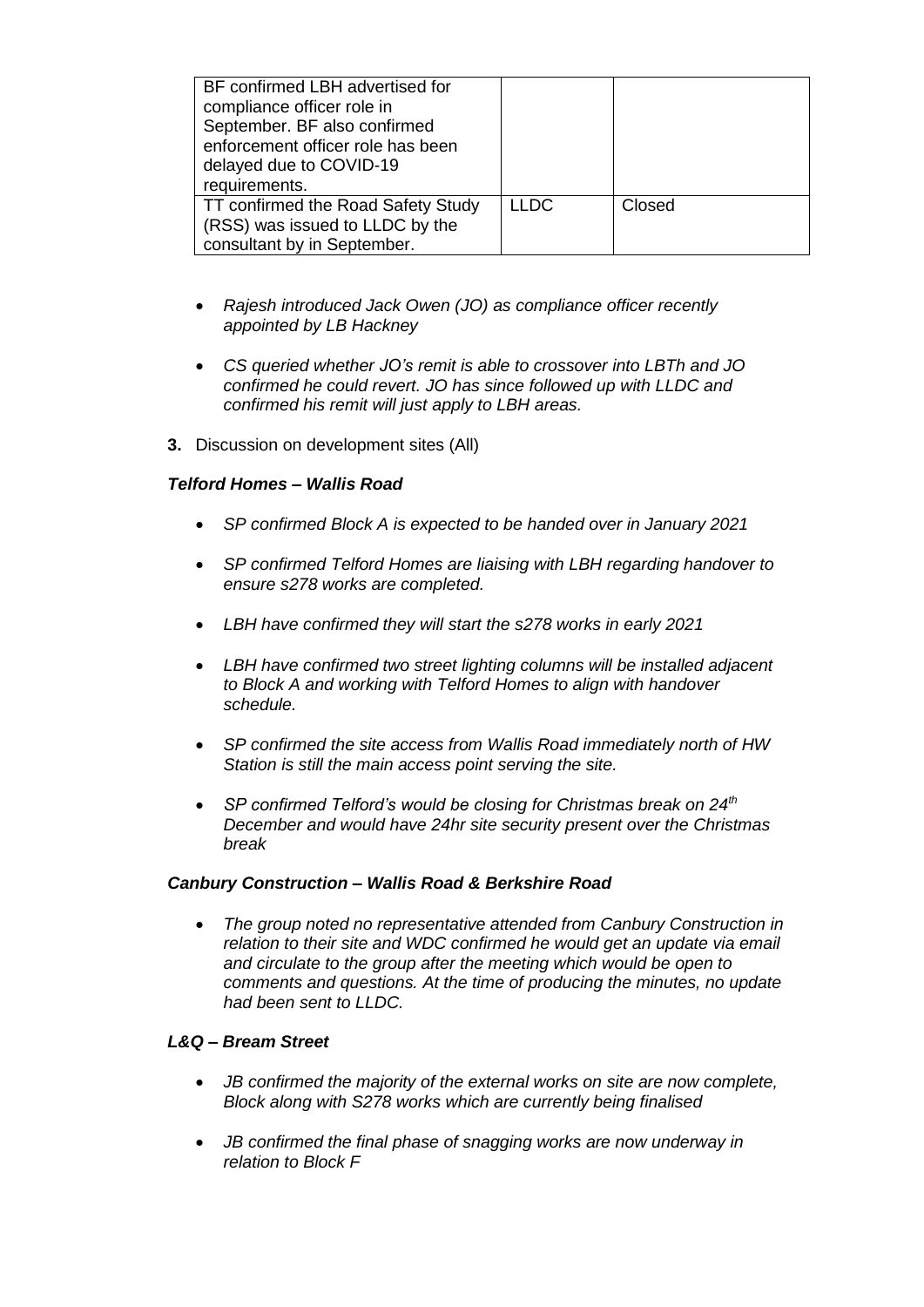- *JB confirmed L&Q are not expecting anymore services or utilities works on site*
- *JB confirmed Bream Street was handed back to LBTH in November 2020*
- *JB confirmed L&Q will maintain a 24hr site security presence over the Christmas break including a guard dog.*
- *JB confirmed L&Q are currently operating at 150 site operatives and expected to reduce to 100 in early 2021*
- *JB confirmed COVID-19 measures are working well, site operatives still are still being tested and no new cases JB is aware of*
- *RB queried when L&Q are currently expecting to be finished across the whole site*
- *JB confirmed L&Q are currently expecting to vacate the site in May – June 2021*
- *RB queried whether there's been any contact with LBTH waste and JB confirmed L&Q are due to continue liaising with LBTH Waste to coordinate handover and collections from when tenants are due to move in.*
- *DP confirmed footway on Bream Street is still closed and LBTH working with L&Q to re-open*

## *Hill Group – Wyke Road*

- *DJ confirmed Hill Group are due to handover blocks adjacent to Smeed Road*
- *DJ confirmed their main phase of works are now retreating further back from the site's public / highway frontage to the western corner*
- *DJ confirmed Hill Group Hill group are currently operating at approximately 10 concrete deliveries a day during concreting pour works*
- *RB queried whether crime / security levels were still high in relation to cycle parking. DJ confirmed it had quietened down and he was unaware of any recent incidents.*
- *RB confirmed connection between Estates Management Team and LBTH Safety team needs to continue as more blocks are handed over.*

#### *Balfour Beatty - Bridges*

- *The group noted no representative attended from Taylor Wimpey in relation to their Wick Lane site and WDC confirmed he would get an update via email and circulate to the group after the meeting which would be open to comments and questions. Since the meeting, Balfour Beatty provided the following update:* 
	- *"LS confirmed H14 bridge was installed in September.*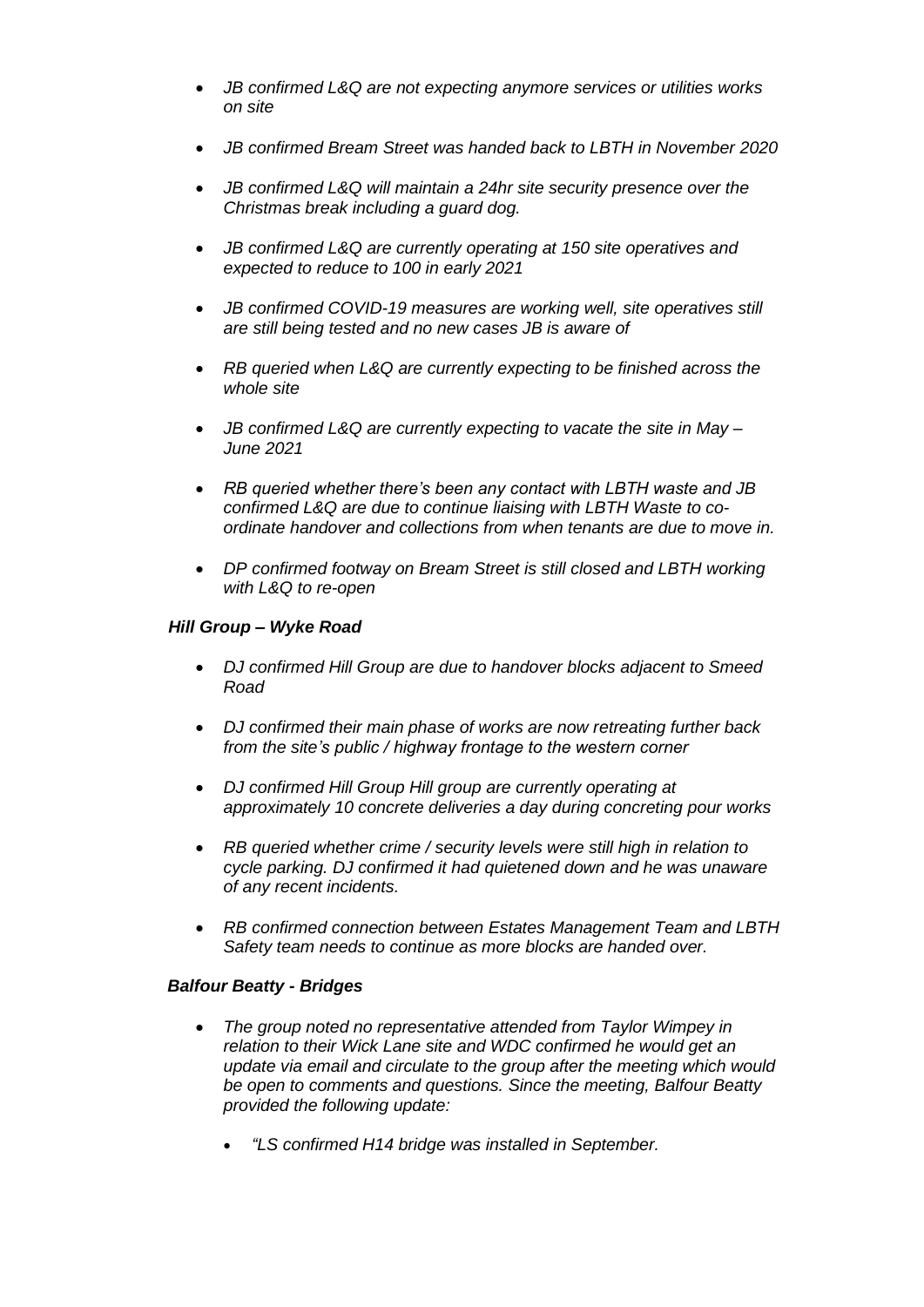- *Concrete parapet works are complete. RC works are now ongoing for a small retaining wall adjacent to MK Carlton chimney*
- *Roach Road end of the site will be used for compacting material deliveries. Structural backfill due to commence from 04/12. Material to be transported by dumper and tipper wagons*
- *Cadent were on site to complete gas diversion works, but had to pull off due to issues with Temporary Traffic Management. They are now in discussions with LBTH to recommence works in early 2021, and will require closure of Monier Rd/Roach Rd junction.*
- *Connection with Thames Water is due at the end of January 2021 and subsequent road closures will likely take place in early February 2021.*
- *BB are currently expecting the final handover to take place at the end of February 2021.*
- *BB confirmed other works will need to be completed by other stakeholders (i.e. district heat network) before the bridge can be opened.*
- *Awaiting licence from LBTH for TW connection, once we have this we can provide. Once Cadent have supplied revised TM plans and agreed licence with LBTH we can provide."*
- *DP confirmed LBTH have not received payment for footpath closure licence hence why LBTH were unaware of 11th January closure*
- *RB raised issue of notices to make people aware – please expect disruption, all adjoining residential buildings,*
- *LP Taylor Wimpey need to hear from Balfour re. road closures*

## *Taylor Wimpey*

## *Monier Road*

- *LP confirmed Taylor Wimpey are currently working on early stages of the project however the piling works had been completed and the main structure works are underway*
- *LP confirmed they have erected the tower cranes to support the main phase of construciton works*
- *LP confirmed they currently have approximately 35-50 site operatives onsite a day*
- *LP confirmed they are starting to receive muck away vehicles in relation to the works*
- *LP confirmed Hepscott Road (another Taylor Wimpey) site has been broken into twice recently and warned all developers of importance of safety over the Christmas break*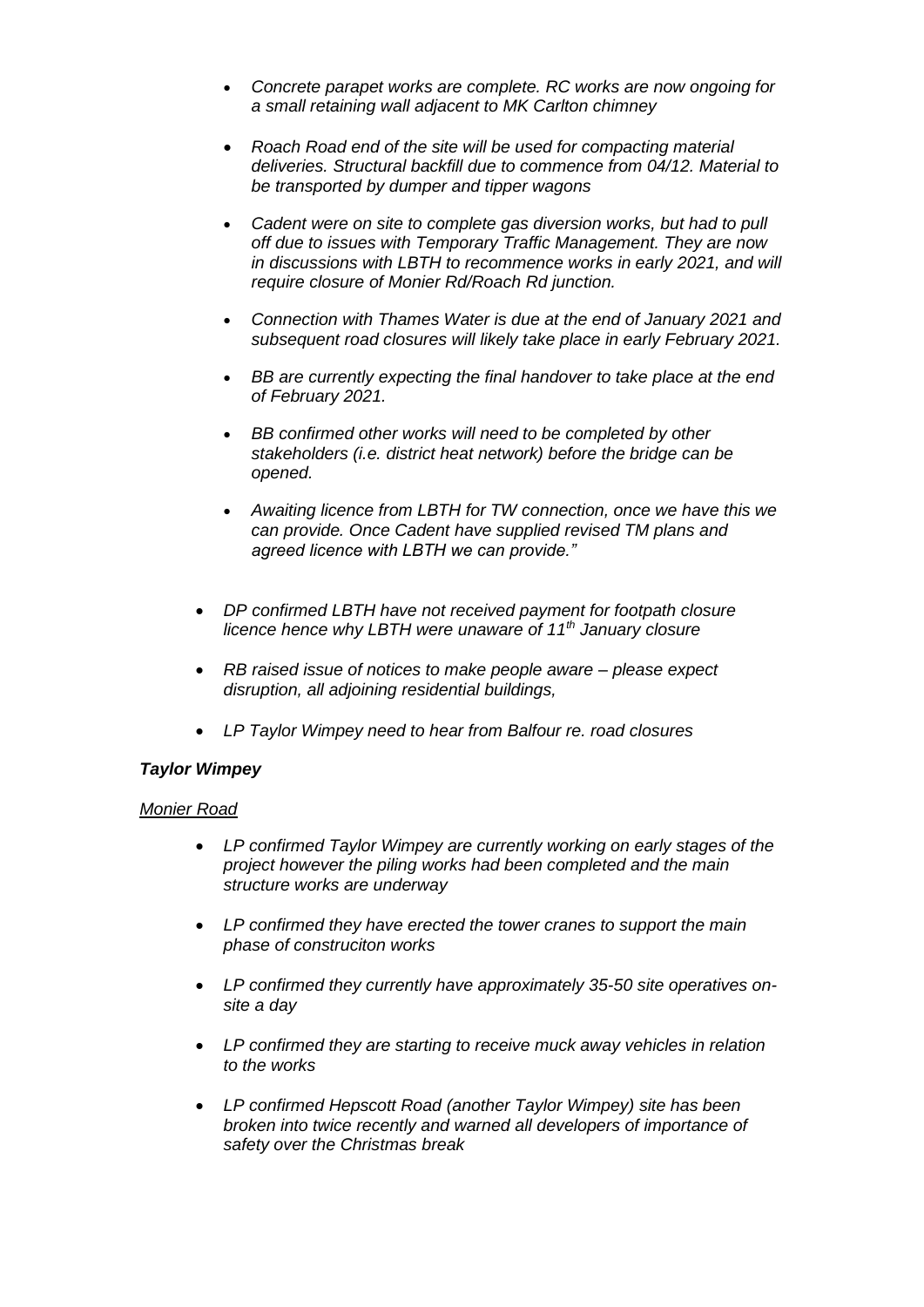- *LP confirmed Taylor Wimpey are expecting to start on Hepscott Road site in April 2021*
- *CS queried why Wick Lane site representative was not in attendance. LP confirmed he would chase James Lawton regarding attendance and request to update the group accordingly.*
- *RB re-iterated the importance of Wick Lane representatives attending the group meetings as it is an ongoing safety concern and problem area*
- *RB requested a summary and understanding of each construction site's safety provisions over the Christmas break and how any issues would be resolved*

## *Wick Lane*

• *The group noted no representative attended from Taylor Wimpey in relation to their Wick Lane site and WDC confirmed he would get an update via email and circulate to the group after the meeting which would be open to comments and questions. At the time of producing the minutes, no update had been sent to LLDC.*

## *HG Construction - Dace Road*

• *The group noted no representative attended from Taylor Wimpey in relation to their Wick Lane site and WDC confirmed he would get an update via email and circulate to the group after the meeting which would be open to comments and questions. Since the meeting, HG Construction provided the following update:* 

## *"Block A*

- *Groundworks underway*
- *We are currently* 
	- *Exposing and cropping piles* 
		- *installing pile caps and ground beams*

## *Block B*

- *Currently working on roof slab. Superstructure to be complete before Christmas.*
- *SFS and windows are being installed on levels 1, 2 and 3*
- *Ground floor internal blockwork due to be complete Christmas*
- *Mechanical and electrical first fix underway on ground floor and levels one and two*

## *Block C*

- *Currently working on level 4 slab. Aiming to finish by Christmas*
- *SFS on levels one and two to start this month*
- *Mechanical and electrical first fix to start this month*

## *Block D*

• *Currently working on roof slab. Superstructure to be complete before Christmas.*